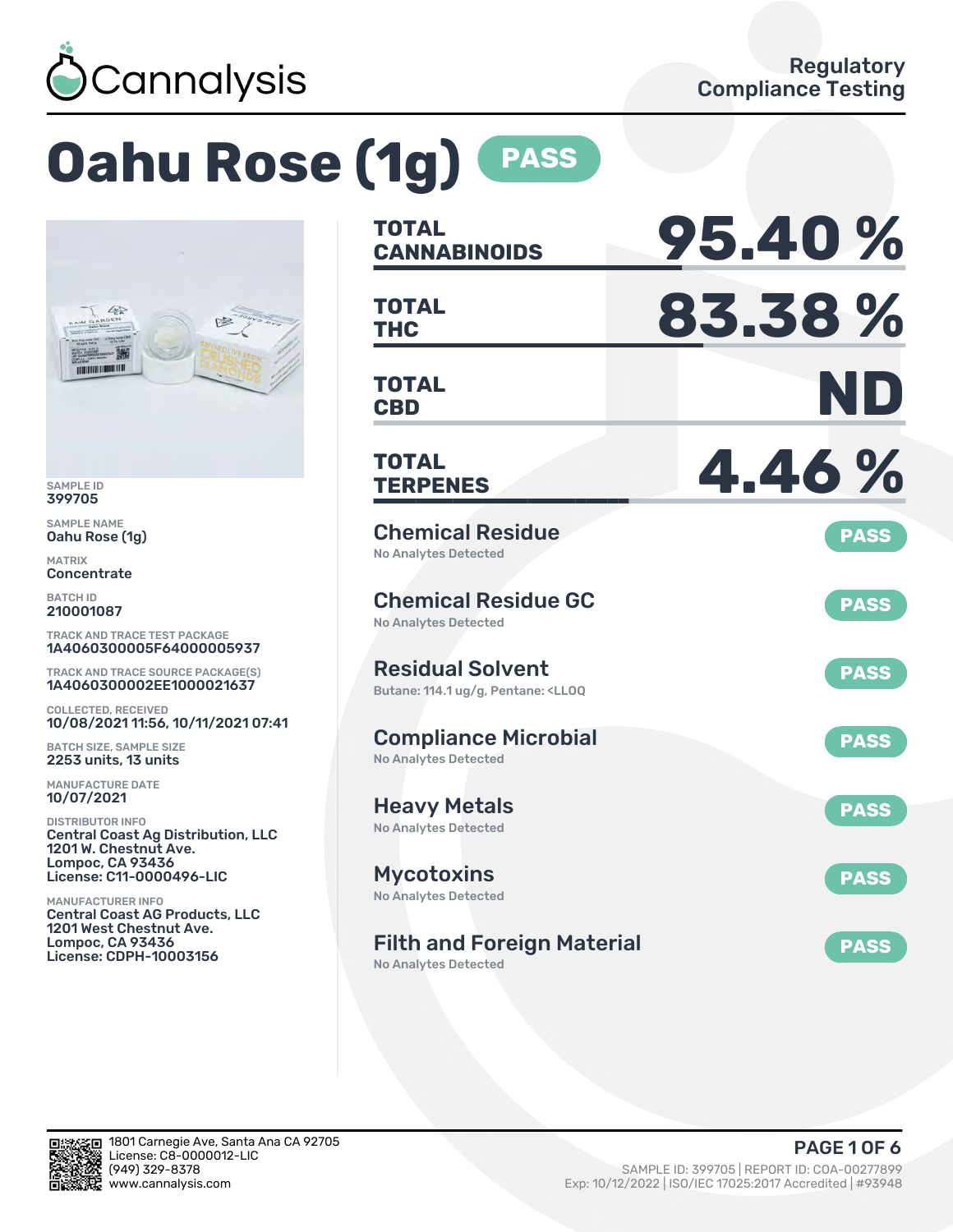

## CANNABINOID ANALYSIS

Total THC,CBD value(s) have been decarboxylated.

| TOTAL THC:          | 833.8 mg/g (83.38 %), 833.8 mg per package |
|---------------------|--------------------------------------------|
| TOTAL CBD:          | ND                                         |
| TOTAL CANNABINOIDS: | 954.0 mg/g (95.40 %)                       |

UNIT OF MEASUREMENT: Milligrams per Gram(mg/g)

| <b>ANALYTE</b>         | <b>RESULT</b>                           | LOD.   | <b>LLOO</b> | <b>ANALYTE</b>   | <b>RESULT</b> | <b>LOD</b> | <b>LLOQ</b> |
|------------------------|-----------------------------------------|--------|-------------|------------------|---------------|------------|-------------|
| <b>THCa</b>            | 947.3 mg/g (94.73 %)                    | 0.5000 | 1.0000      | CBDa             | <b>ND</b>     | 0.5000     | 1.0000      |
| D9THC                  | 3.075 mg/g (0.3075 %)                   | 0.5000 | 1.0000      | <b>CBD</b>       | <b>ND</b>     | 0.5000     | 1.0000      |
| D8THC                  | ND                                      | 0.5000 | 1.0000      | CBD <sub>v</sub> | <b>ND</b>     | 0.5000     | 1.0000      |
| <b>CBN</b>             | <b>ND</b>                               | 0.5000 | 1.0000      | CBCa             | <b>ND</b>     | 0.5000     | 1.0000      |
| THCva                  | $3.679 \text{ mg/q} (0.3679 \text{ %})$ | 0.5000 | 1.0000      | CBC              | <b>ND</b>     | 0.5000     | 1.0000      |
| <b>THC<sub>v</sub></b> | ND                                      | 0.5000 | 1.0000      | CBGa             | <b>ND</b>     | 0.5000     | 1.0000      |
| ExoTHC                 | $<$ 1 mg/g                              | 0.5000 | 1.0000      | <b>CBG</b>       | <b>ND</b>     | 0.5000     | 1.0000      |
| <b>CBL</b>             | ND                                      | 0.5000 | 1.0000      |                  |               |            |             |

#### ADDITIONAL INFORMATION

| Method:              | SOP-TECH-001 | Sample Prepped: 10/11/2021 14:14  | Sample Approved: 10/11/2021 22:41  |  |
|----------------------|--------------|-----------------------------------|------------------------------------|--|
| Instrument: UPLC-DAD |              | Sample Analyzed: 10/11/2021 14:29 | Prep-Analytical Batch: 33279-27303 |  |



#### TOTAL TEDDENES:  $\frac{1}{4}$   $\frac{1}{6}$   $\frac{1}{4}$   $\frac{1}{6}$   $\frac{1}{6}$   $\frac{1}{6}$   $\frac{1}{6}$   $\frac{1}{6}$   $\frac{1}{6}$   $\frac{1}{6}$   $\frac{1}{6}$   $\frac{1}{6}$   $\frac{1}{6}$   $\frac{1}{6}$   $\frac{1}{6}$   $\frac{1}{6}$   $\frac{1}{6}$   $\frac{1}{6}$   $\frac{1}{6}$   $\frac{1}{6}$   $\frac{1$

| <b>RESULT</b>           | <b>LOD</b>                                                               | <b>LLOO</b> |                           | <b>ANALYTE</b>     | <b>RESULT</b>                                      | <b>LOD</b>             | <b>LLOQ</b> |
|-------------------------|--------------------------------------------------------------------------|-------------|---------------------------|--------------------|----------------------------------------------------|------------------------|-------------|
| <b>ND</b>               | 1.000                                                                    | 2.500       |                           | Alpha bisabolol    | <lloq< td=""><td>0.1000</td><td>0.500</td></lloq<> | 0.1000                 | 0.500       |
| <b>ND</b>               | 1.000                                                                    | 2.500       |                           | Alpha humulene     | 3.066 mg/g $(0.3066\%)$                            | 0.5000                 | 1.000       |
| 4.170 mg/g (0.4170 %)   | 0.1000                                                                   | 1.000       |                           | Alpha terpinene    | <b>ND</b>                                          | 0.5000                 | 1.000       |
| 1.278 mg/g $(0.1278\%)$ | 0.3260                                                                   | 0.6520      |                           | Beta caryophyllene | 7.168 mg/g (0.7168 %)                              | 0.5000                 | 1.000       |
| 14.05 mg/g (1.405 %)    | 0.5000                                                                   | 1.000       |                           | Beta pinene        | <lloq< td=""><td>0.6070</td><td>1.214</td></lloq<> | 0.6070                 | 1.214       |
| <b>ND</b>               | 1.000                                                                    | 2.500       |                           | Camphene           | <b>ND</b>                                          | 0.5000                 | 1.000       |
| <b>ND</b>               | 0.1000                                                                   | 0.5000      |                           |                    |                                                    | 0.5000                 | 2.500       |
| <b>ND</b>               | 0.5000                                                                   | 1.000       |                           | Cis geraniol       | <b>ND</b>                                          | 1.000                  | 2.500       |
| <b>ND</b>               | 2.500                                                                    | 5.000       |                           | Eucalyptol         | <b>ND</b>                                          | 0.1000                 | 0.500       |
| 1.646 mg/g (0.1646 %)   | 0.5000                                                                   | 1.000       |                           | Fenchone           | <lloq< td=""><td>0.1000</td><td>0.500</td></lloq<> | 0.1000                 | 0.500       |
| <b>ND</b>               | 0.1000                                                                   | 0.5000      |                           | Gamma terpineol    | <b>ND</b>                                          | 0.2090                 | 0.523       |
| <b>ND</b>               | 0.1000                                                                   | 0.5000      |                           | Guaiol             | <b>ND</b>                                          | 2.500                  | 5.000       |
| <b>ND</b>               | 0.5000                                                                   | 1.000       |                           | Isopulegol         | <b>ND</b>                                          | 2.500                  | 5.000       |
| 5.966 mg/g (0.5966 %)   | 0.5000                                                                   | 2.500       |                           | Linalool           | 2.123 mg/g (0.2123 %)                              | 0.5000                 | 1.000       |
| <b>ND</b>               | 1.000                                                                    | 2.500       |                           | Ocimene 1          | $<$ LLOO                                           | 0.1550                 | 0.310       |
| 3.540 mg/g (0.3540 %)   | 0.3450                                                                   | 1.725       |                           | P-cymene           | <b>ND</b>                                          | 0.5230                 | 1.045       |
|                         | 0.5000                                                                   | 1.000       |                           | Pulegone           | <b>ND</b>                                          | 0.1000                 | 0.500       |
| <b>ND</b>               | 0.5000                                                                   | 1.000       |                           | Terpinolene        | 1.658 mg/g $(0.1658\%)$                            | 0.1000                 | 0.500       |
|                         | 2.500                                                                    | 5.000       |                           | Trans geraniol     | <lloq< td=""><td>0.5000</td><td>2.500</td></lloq<> | 0.5000                 | 2.500       |
| <b>ND</b>               | 0.5000                                                                   | 2.500       |                           | Valencene          | <b>ND</b>                                          | 0.5000                 | 1.000       |
|                         | UNIT OF MEASUREMENT:<br>P-mentha-1,5-diene ND<br>Trans beta farnesene ND |             | Milligrams per Gram(mg/g) |                    |                                                    | Caryophyllene oxide ND |             |

| <b>ANALYTE</b>          | <b>RESULT</b>          | <b>LOD</b> | <b>LLOQ</b> | <b>ANALYTE</b>         | <b>RESULT</b>                                       | <b>LOD</b> | <b>LLOQ</b> |
|-------------------------|------------------------|------------|-------------|------------------------|-----------------------------------------------------|------------|-------------|
| 3-Carene                | <b>ND</b>              | 1.000      | 2.500       | Alpha bisabolol        | <lloq< td=""><td>0.1000</td><td>0.5000</td></lloq<> | 0.1000     | 0.5000      |
| Alpha cedrene           | <b>ND</b>              | 1.000      | 2.500       | Alpha humulene         | 3.066 mg/g $(0.3066\%)$                             | 0.5000     | 1.000       |
| Alpha pinene            | 4.170 mg/g (0.4170 %)  | 0.1000     | 1.000       | Alpha terpinene        | <b>ND</b>                                           | 0.5000     | 1.000       |
| Alpha terpineol         | 1.278 mg/g $(0.1278%)$ | 0.3260     | 0.6520      | Beta caryophyllene     | 7.168 mg/g $(0.7168\%)$                             | 0.5000     | 1.000       |
| Beta myrcene            | 14.05 mg/g (1.405 %)   | 0.5000     | 1.000       | Beta pinene            | <lloq< td=""><td>0.6070</td><td>1.214</td></lloq<>  | 0.6070     | 1.214       |
| Borneol                 | <b>ND</b>              | 1.000      | 2.500       | Camphene               | <b>ND</b>                                           | 0.5000     | 1.000       |
| Camphor                 | <b>ND</b>              | 0.1000     | 0.5000      | Caryophyllene oxide ND |                                                     | 0.5000     | 2.500       |
| Cedrol                  | <b>ND</b>              | 0.5000     | 1.000       | Cis geraniol           | <b>ND</b>                                           | 1.000      | 2.500       |
| Cis nerolidol           | <b>ND</b>              | 2.500      | 5.000       | Eucalyptol             | <b>ND</b>                                           | 0.1000     | 0.5000      |
| Fenchol                 | 1.646 mg/g $(0.1646%)$ | 0.5000     | 1.000       | Fenchone               | <lloq< td=""><td>0.1000</td><td>0.5000</td></lloq<> | 0.1000     | 0.5000      |
| Gamma terpinene         | <b>ND</b>              | 0.1000     | 0.5000      | Gamma terpineol        | <b>ND</b>                                           | 0.2090     | 0.5230      |
| Geranyl acetate         | ND.                    | 0.1000     | 0.5000      | Guaiol                 | <b>ND</b>                                           | 2.500      | 5.000       |
| Isoborneol              | <b>ND</b>              | 0.5000     | 1.000       | Isopulegol             | <b>ND</b>                                           | 2.500      | 5.000       |
| Limonene                | 5.966 mg/g (0.5966 %)  | 0.5000     | 2.500       | Linalool               | 2.123 mg/g (0.2123 %)                               | 0.5000     | 1.000       |
| Menthol                 | <b>ND</b>              | 1.000      | 2.500       | Ocimene 1              | <lloq< td=""><td>0.1550</td><td>0.3100</td></lloq<> | 0.1550     | 0.3100      |
| Ocimene 2               | 3.540 mg/g (0.3540 %)  | 0.3450     | 1.725       | P-cymene               | <b>ND</b>                                           | 0.5230     | 1.045       |
| P-mentha-1,5-diene ND   |                        | 0.5000     | 1.000       | Pulegone               | <b>ND</b>                                           | 0.1000     | 0.5000      |
| Sabinene                | <b>ND</b>              | 0.5000     | 1.000       | Terpinolene            | 1.658 mg/g $(0.1658\%)$                             | 0.1000     | 0.5000      |
| Trans beta farnesene ND |                        | 2.500      | 5.000       | Trans geraniol         | <lloq< td=""><td>0.5000</td><td>2.500</td></lloq<>  | 0.5000     | 2.500       |
| Trans nerolidol         | <b>ND</b>              | 0.5000     | 2.500       | Valencene              | <b>ND</b>                                           | 0.5000     | 1.000       |



PAGE 2 OF 6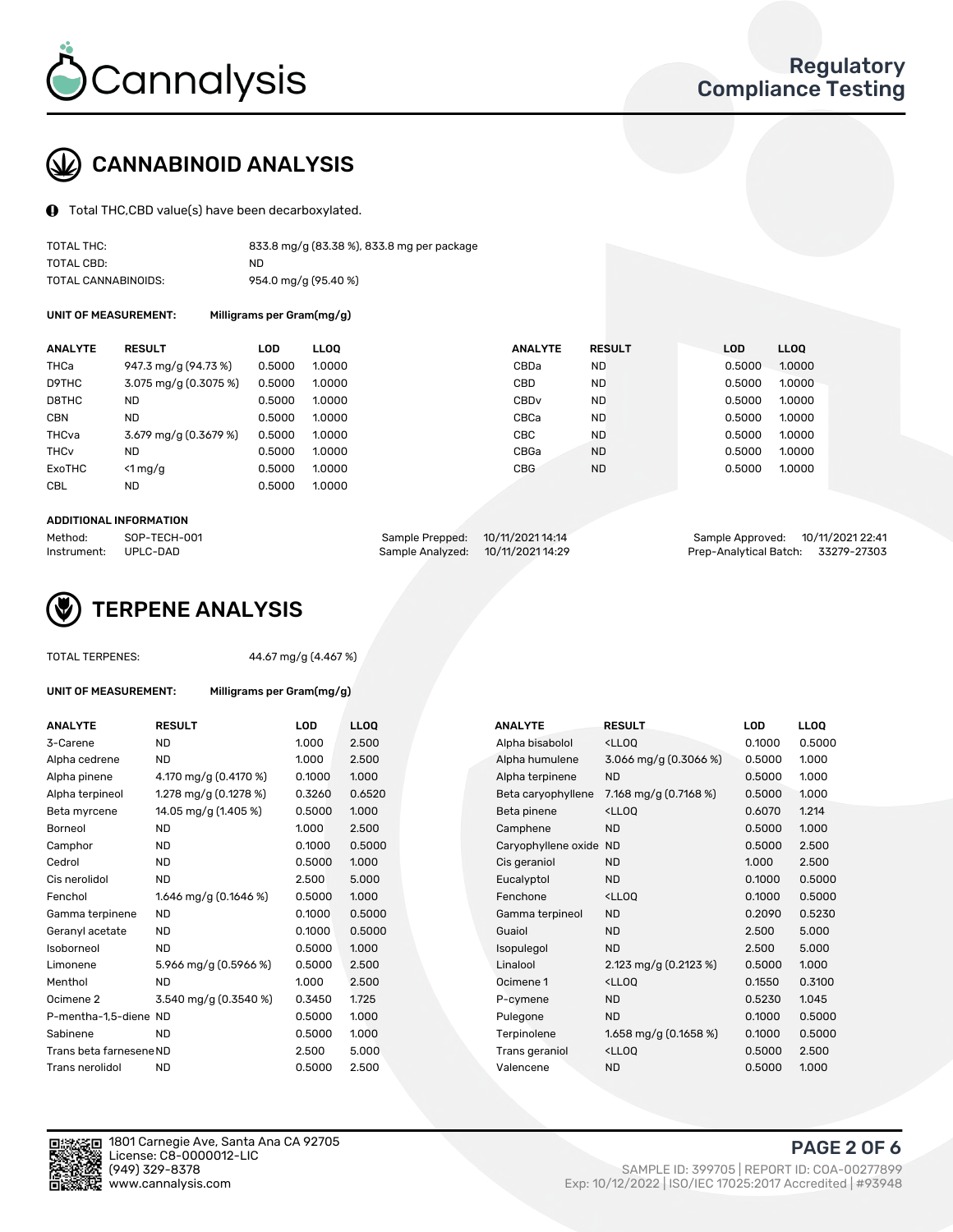

## Regulatory Compliance Testing

#### ADDITIONAL INFORMATION

Method: SOP-TECH-027 Sample Prepped: 10/11/2021 12:51 Sample Approved: 10/12/2021 10:29 Prep-Analytical Batch: 33278-27288



CHEMICAL RESIDUE ANALYSIS PASS

UNIT OF MEASUREMENT: Micrograms per Gram(ug/g)

| <b>ANALYTE</b>    | <b>RESULT</b> | LOD    | <b>LLOQ</b> | <b>ACTION LEVEL</b> |      | <b>ANALYTE</b>      | <b>RESULT</b> | LOD    | <b>LLOQ</b> | <b>ACTION LEVEL</b> |      |
|-------------------|---------------|--------|-------------|---------------------|------|---------------------|---------------|--------|-------------|---------------------|------|
| Abamectin         | <b>ND</b>     | 0.0200 | 0.0400      | 0.1000              | Pass | Acephate            | <b>ND</b>     | 0.0200 | 0.0400      | 0.1000              | Pass |
| Acequinocyl       | <b>ND</b>     | 0.0200 | 0.0400      | 0.1000              | Pass | Acetamiprid         | <b>ND</b>     | 0.0200 | 0.0400      | 0.1000              | Pass |
| Aldicarb          | <b>ND</b>     | 0.0200 | 0.0400      | 0.0                 | Pass | Azoxystrobin        | <b>ND</b>     | 0.0200 | 0.0400      | 0.1000              | Pass |
| Bifenazate        | <b>ND</b>     | 0.0200 | 0.0400      | 0.1000              | Pass | <b>Bifenthrin</b>   | <b>ND</b>     | 0.0200 | 0.0400      | 3.000               | Pass |
| <b>Boscalid</b>   | <b>ND</b>     | 0.0200 | 0.0400      | 0.1000              | Pass | Carbarvl            | <b>ND</b>     | 0.0200 | 0.0400      | 0.5000              | Pass |
| Carbofuran        | <b>ND</b>     | 0.0200 | 0.0400      | 0.0                 | Pass | Chlorantraniliprole | <b>ND</b>     | 0.0200 | 0.0400      | 10.00               | Pass |
| Clofentezine      | <b>ND</b>     | 0.0200 | 0.0400      | 0.1000              | Pass | Coumaphos           | <b>ND</b>     | 0.0200 | 0.0400      | 0.0                 | Pass |
| Cyfluthrin        | <b>ND</b>     | 0.4000 | 1.000       | 2.000               | Pass | Cypermethrin        | <b>ND</b>     | 0.4000 | 1.000       | 1.000               | Pass |
| Daminozide        | <b>ND</b>     | 0.0200 | 0.0400      | 0.0                 | Pass | Diazinon            | <b>ND</b>     | 0.0200 | 0.0400      | 0.1000              | Pass |
| <b>Dichlorvos</b> | <b>ND</b>     | 0.0200 | 0.0400      | 0.0                 | Pass | Dimethoate          | <b>ND</b>     | 0.0200 | 0.0400      | 0.0                 | Pass |
| Dimethomorph      | <b>ND</b>     | 0.0200 | 0.0400      | 2.000               | Pass | <b>Ethoprophos</b>  | <b>ND</b>     | 0.0200 | 0.0400      | 0.0                 | Pass |
| Etofenprox        | <b>ND</b>     | 0.0200 | 0.0400      | 0.0                 | Pass | Etoxazole           | <b>ND</b>     | 0.0200 | 0.0400      | 0.1000              | Pass |
| Fenhexamid        | <b>ND</b>     | 0.0200 | 0.0400      | 0.1000              | Pass | Fenoxycarb          | <b>ND</b>     | 0.0200 | 0.0400      | 0.0                 | Pass |
| Fenpyroximate     | <b>ND</b>     | 0.0200 | 0.0400      | 0.1000              | Pass | Fipronil            | <b>ND</b>     | 0.0400 | 0.1000      | 0.0                 | Pass |
| Flonicamid        | <b>ND</b>     | 0.0200 | 0.0400      | 0.1000              | Pass | Fludioxonil         | <b>ND</b>     | 0.0200 | 0.0400      | 0.1000              | Pass |
| Hexythiazox       | <b>ND</b>     | 0.0200 | 0.0400      | 0.1000              | Pass | Imazalil            | <b>ND</b>     | 0.0200 | 0.0400      | 0.0                 | Pass |
| Imidacloprid      | <b>ND</b>     | 0.0200 | 0.0400      | 5.000               | Pass | Kresoxim methyl     | <b>ND</b>     | 0.0200 | 0.0400      | 0.1000              | Pass |
| Malathion         | <b>ND</b>     | 0.0200 | 0.0400      | 0.5000              | Pass | Metalaxyl           | <b>ND</b>     | 0.0200 | 0.0400      | 2.000               | Pass |
| Methiocarb        | <b>ND</b>     | 0.0200 | 0.0400      | 0.0                 | Pass | Methomyl            | <b>ND</b>     | 0.0200 | 0.0400      | 1.000               | Pass |
| Mevinphos         | <b>ND</b>     | 0.0200 | 0.0400      | 0.0                 | Pass | Myclobutanil        | <b>ND</b>     | 0.0200 | 0.0400      | 0.1000              | Pass |
| Naled             | <b>ND</b>     | 0.0200 | 0.0400      | 0.1000              | Pass | Oxamyl              | <b>ND</b>     | 0.0200 | 0.0400      | 0.5000              | Pass |
| Paclobutrazol     | <b>ND</b>     | 0.0200 | 0.0400      | 0.0                 | Pass | Permethrins         | <b>ND</b>     | 0.0400 | 0.1000      | 0.5000              | Pass |
| Phosmet           | <b>ND</b>     | 0.0200 | 0.0400      | 0.1000              | Pass | Piperonyl butoxide  | <b>ND</b>     | 0.0200 | 0.0400      | 3.000               | Pass |
| Prallethrin       | <b>ND</b>     | 0.0200 | 0.0400      | 0.1000              | Pass | Propiconazole       | <b>ND</b>     | 0.0200 | 0.0400      | 0.1000              | Pass |
| Propoxur          | <b>ND</b>     | 0.0200 | 0.0400      | 0.0                 | Pass | Pyrethrins          | <b>ND</b>     | 0.0200 | 0.0400      | 0.5000              | Pass |
| Pyridaben         | <b>ND</b>     | 0.0200 | 0.0400      | 0.1000              | Pass | Spinetoram          | <b>ND</b>     | 0.0200 | 0.0400      | 0.1000              | Pass |
| Spinosad          | <b>ND</b>     | 0.0300 | 0.0700      | 0.1000              | Pass | Spiromesifen        | <b>ND</b>     | 0.0200 | 0.0400      | 0.1000              | Pass |
| Spirotetramat     | <b>ND</b>     | 0.0200 | 0.0400      | 0.1000              | Pass | Spiroxamine         | <b>ND</b>     | 0.0200 | 0.0400      | 0.0                 | Pass |
| Tebuconazole      | <b>ND</b>     | 0.0200 | 0.0400      | 0.1000              | Pass | Thiacloprid         | <b>ND</b>     | 0.0200 | 0.0400      | 0.0                 | Pass |
| Thiamethoxam      | <b>ND</b>     | 0.0200 | 0.0400      | 5.000               | Pass | Trifloxystrobin     | <b>ND</b>     | 0.0200 | 0.0400      | 0.1000              | Pass |
|                   |               |        |             |                     |      |                     |               |        |             |                     |      |

#### ADDITIONAL INFORMATION

Method: SOP-TECH-002 Sample Prepped: 10/11/2021 13:28 Sample Approved: 10/12/2021 16:55<br>Instrument: LC-MS/MS Sample Analyzed: 10/11/2021 13:32 Prep-Analytical Batch: 33288-27294 Prep-Analytical Batch: 33288-27294

PAGE 3 OF 6

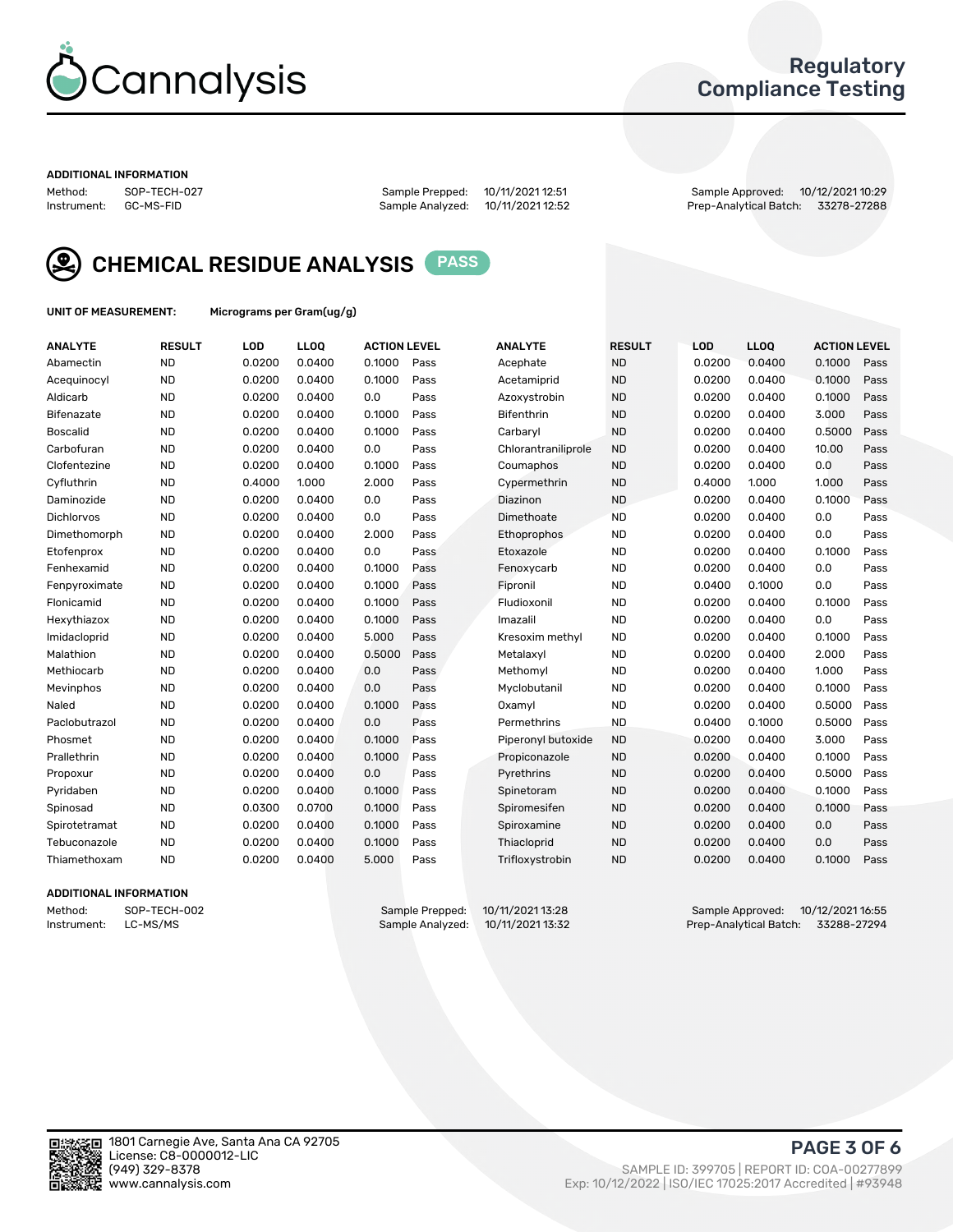

## CHEMICAL RESIDUE GC ANALYSIS PASS

| UNIT OF MEASUREMENT:<br>Micrograms per Gram(ug/g) |               |        |        |                     |                |               |        |             |                     |      |
|---------------------------------------------------|---------------|--------|--------|---------------------|----------------|---------------|--------|-------------|---------------------|------|
| <b>ANALYTE</b>                                    | <b>RESULT</b> | LOD    | LLOO   | <b>ACTION LEVEL</b> | <b>ANALYTE</b> | <b>RESULT</b> | LOD    | <b>LLOO</b> | <b>ACTION LEVEL</b> |      |
| Captan                                            | <b>NL</b>     | 0.1000 | 0.2000 | 0.7000<br>Pass      | Chlordane      | <b>ND</b>     | 0.0109 | 0.0136      | 0.0                 | Pass |

| Captan                        | <b>ND</b>    | 0.1000 | 0.2000 | 0.7000 | Pass             | Chlordane        | <b>ND</b> | 0.0109           | 0.0136                 | 0.0              | Pass |
|-------------------------------|--------------|--------|--------|--------|------------------|------------------|-----------|------------------|------------------------|------------------|------|
| Methyl parathion              | <b>ND</b>    | 0.0400 | 0.1000 | 0.0    | Pass             | <b>PCNB</b>      | <b>ND</b> | 0.0200           | 0.0400                 | 0.1000           | Pass |
| Chlorfenapyr                  | <b>ND</b>    | 0.0800 | 0.1000 | 0.0    | Pass             | Chlorpyrifos     | <b>ND</b> | 0.0800           | 0.1000                 | 0.0              | Pass |
| <b>ADDITIONAL INFORMATION</b> |              |        |        |        |                  |                  |           |                  |                        |                  |      |
| Method:                       | SOP-TECH-010 |        |        |        | Sample Prepped:  | 10/11/2021 13:28 |           | Sample Approved: |                        | 10/12/2021 15:49 |      |
| Instrument:                   | GC-MS/MS     |        |        |        | Sample Analyzed: | 10/11/2021 13:31 |           |                  | Prep-Analytical Batch: | 33289-27293      |      |

## RESIDUAL SOLVENT ANALYSIS PASS

UNIT OF MEASUREMENT: Micrograms per Gram(ug/g)

| <b>ANALYTE</b>       | <b>RESULT</b>                                                                                                                                                       | LOD    | <b>LLOO</b> | <b>ACTION LEVEL</b> |      | <b>ANALYTE</b>     | <b>RESULT</b> | <b>LOD</b> | LLOO  | <b>ACTION LEVEL</b> |      |
|----------------------|---------------------------------------------------------------------------------------------------------------------------------------------------------------------|--------|-------------|---------------------|------|--------------------|---------------|------------|-------|---------------------|------|
| Acetone              | <b>ND</b>                                                                                                                                                           | 50.00  | 100.0       | 5000                | Pass | Acetonitrile       | <b>ND</b>     | 50.00      | 100.0 | 410.0               | Pass |
| Benzene              | ND.                                                                                                                                                                 | 0.5000 | 1.000       | 1.000               | Pass | <b>Butane</b>      | 114.1 ug/g    | 50.00      | 100.0 | 5000                | Pass |
| Chloroform           | <b>ND</b>                                                                                                                                                           | 0.5000 | 1.000       | 1.000               | Pass | Ethanol            | <b>ND</b>     | 50.00      | 100.0 | 5000                | Pass |
| <b>Ethyl Acetate</b> | <b>ND</b>                                                                                                                                                           | 50.00  | 100.0       | 5000                | Pass | <b>Ethyl Ether</b> | <b>ND</b>     | 50.00      | 100.0 | 5000                | Pass |
| Ethylene oxide       | <b>ND</b>                                                                                                                                                           | 0.5000 | 1.000       | 1.000               | Pass | Heptane            | <b>ND</b>     | 50.00      | 100.0 | 5000                | Pass |
| Hexane               | <b>ND</b>                                                                                                                                                           | 50.00  | 100.0       | 290.0               | Pass | Isopropyl Alcohol  | <b>ND</b>     | 50.00      | 100.0 | 5000                | Pass |
| Methanol             | <b>ND</b>                                                                                                                                                           | 50.00  | 100.0       | 3000                | Pass | Methylene chloride | <b>ND</b>     | 0.5000     | 1.000 | 1.000               | Pass |
| Pentane              | <lloo< td=""><td>50.00</td><td>100.0</td><td>5000</td><td>Pass</td><td>Propane</td><td><b>ND</b></td><td>50.00</td><td>200.0</td><td>5000</td><td>Pass</td></lloo<> | 50.00  | 100.0       | 5000                | Pass | Propane            | <b>ND</b>     | 50.00      | 200.0 | 5000                | Pass |
| Toluene              | <b>ND</b>                                                                                                                                                           | 50.00  | 100.0       | 890.0               | Pass | Xvlenes            | <b>ND</b>     | 50.08      | 100.0 | 2170                | Pass |
| Trichloroethylene    | <b>ND</b>                                                                                                                                                           | 0.5000 | 1.000       | 1.000               | Pass | 1.2-Dichloroethane | <b>ND</b>     | 0.5000     | 1.000 | 1.000               | Pass |
|                      |                                                                                                                                                                     |        |             |                     |      |                    |               |            |       |                     |      |

#### ADDITIONAL INFORMATION

|         | AUUITIUNAL INFURMATIUN   |                                   |                                    |  |
|---------|--------------------------|-----------------------------------|------------------------------------|--|
| Method: | SOP-TECH-021             | Sample Prepped: 10/11/2021 16:16  | Sample Approved: 10/12/2021 10:11  |  |
|         | Instrument: HS-GC-MS/FID | Sample Analyzed: 10/11/2021 16:18 | Prep-Analytical Batch: 33298-27309 |  |



UNIT OF MEASUREMENT: Cycle Threshold (Ct)

| <b>ANALYTE</b>         | <b>RESULT</b>              | LOD   | <b>LLOO</b> |     | <b>ACTION LEVEL</b> | <b>ANALYTE</b>   | <b>RESULT</b> | <b>LOD</b> | <b>LLOO</b>            |                  | <b>ACTION LEVEL</b> |
|------------------------|----------------------------|-------|-------------|-----|---------------------|------------------|---------------|------------|------------------------|------------------|---------------------|
| A.fumigatus            | <b>ND</b>                  | 33.00 | 0.0         | 0.0 | Pass                | A. flavus        | <b>ND</b>     | 33.00      | 0.0                    | 0.0              | Pass                |
| A. niger               | <b>ND</b>                  | 33.00 | 0.0         | 0.0 | Pass                | A. terreus       | <b>ND</b>     | 33.00      | 0.0                    | 0.0              | Pass                |
| <b>STEC</b>            | <b>ND</b>                  | 33.00 | 0.0         | 0.0 | Pass                | Salmonella spp   | <b>ND</b>     | 33.00      | 0.0                    | 0.0              | Pass                |
| ADDITIONAL INFORMATION |                            |       |             |     |                     |                  |               |            |                        |                  |                     |
| Method:                | SOP-TECH-016, SOP-TECH-022 |       |             |     | Sample Prepped:     | 10/12/2021 10:06 |               |            | Sample Approved:       | 10/12/2021 18:26 |                     |
| Instrument:            | aPCR                       |       |             |     | Sample Analyzed:    | 10/12/2021 10:08 |               |            | Prep-Analytical Batch: |                  | 33299-27321         |

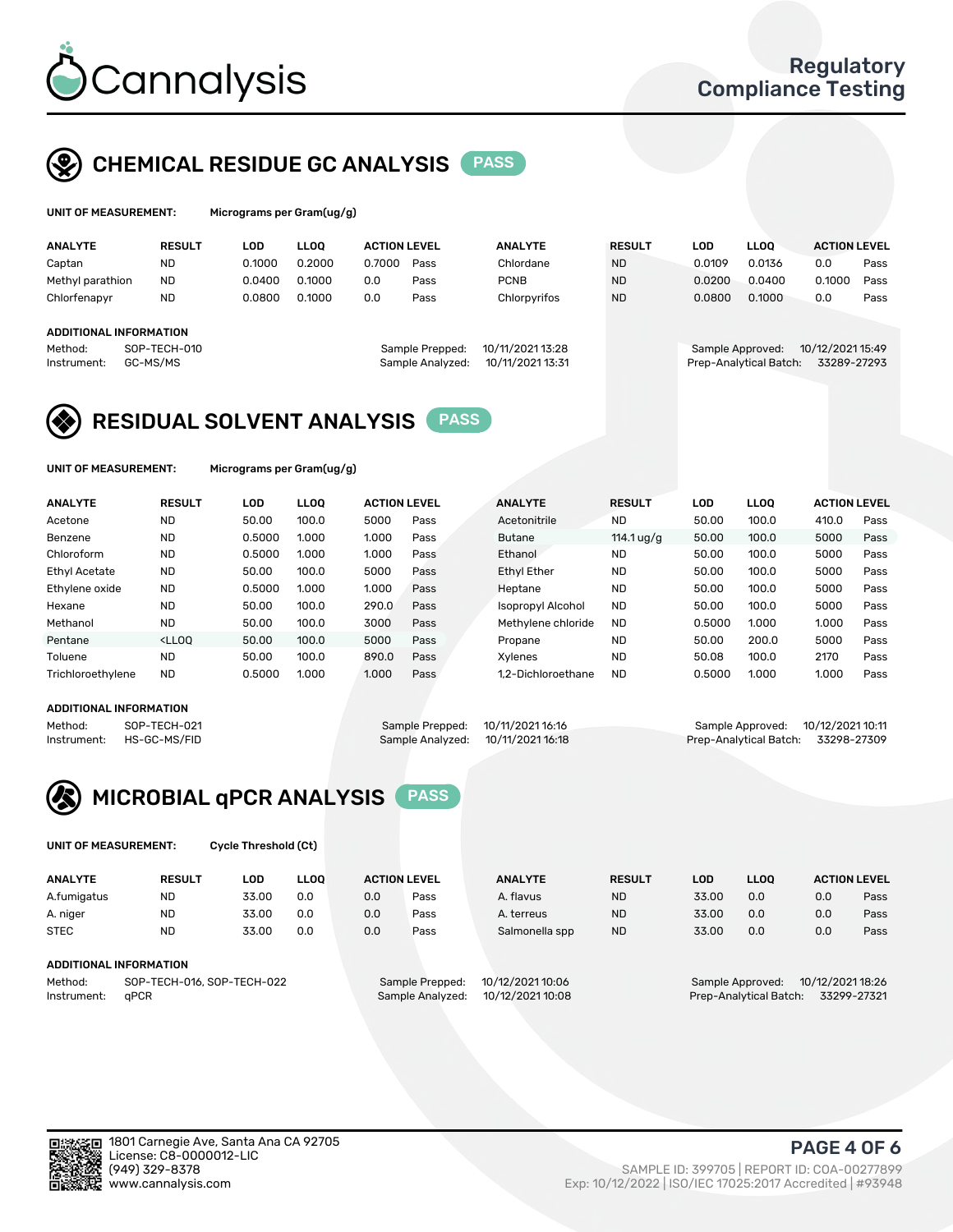



| UNIT OF MEASUREMENT:                                   |                                                         | Micrograms per Gram(ug/g) |             |                     |                                     |                                      |               |            |                                            |                                 |      |
|--------------------------------------------------------|---------------------------------------------------------|---------------------------|-------------|---------------------|-------------------------------------|--------------------------------------|---------------|------------|--------------------------------------------|---------------------------------|------|
| <b>ANALYTE</b>                                         | <b>RESULT</b>                                           | <b>LOD</b>                | <b>LLOO</b> | <b>ACTION LEVEL</b> |                                     | <b>ANALYTE</b>                       | <b>RESULT</b> | <b>LOD</b> | <b>LLOQ</b>                                | <b>ACTION LEVEL</b>             |      |
| Arsenic                                                | ND.                                                     | 0.0120                    | 0.1000      | 0.2000              | Pass                                | Cadmium                              | <b>ND</b>     | 0.0072     | 0.0500                                     | 0.2000                          | Pass |
| Lead                                                   | <b>ND</b>                                               | 0.0068                    | 0.0500      | 0.5000              | Pass                                | Mercury                              | <b>ND</b>     | 0.0060     | 0.0500                                     | 0.1000                          | Pass |
| Method:<br>Instrument:                                 | <b>ADDITIONAL INFORMATION</b><br>SOP-TECH-013<br>ICP-MS |                           |             |                     | Sample Prepped:<br>Sample Analyzed: | 10/11/2021 14:28<br>10/11/2021 14:32 |               |            | Sample Approved:<br>Prep-Analytical Batch: | 10/11/2021 18:26<br>33282-27304 |      |
|                                                        | <b>MYCOTOXINS ANALYSIS</b>                              |                           |             |                     |                                     |                                      |               |            |                                            |                                 |      |
| Micrograms per Kilogram(ug/kg)<br>UNIT OF MEASUREMENT: |                                                         |                           |             |                     |                                     |                                      |               |            |                                            |                                 |      |

| <b>ANALYTE</b>                | <b>RESULT</b> | LOD   | <b>LLOO</b>     | <b>ACTION LEVEL</b> | <b>ANALYTE</b> | <b>RESULT</b>    | <b>LLOO</b><br>LOD |                  | <b>ACTION LEVEL</b> |      |
|-------------------------------|---------------|-------|-----------------|---------------------|----------------|------------------|--------------------|------------------|---------------------|------|
| Aflatoxin B1                  | ND            | 1.000 | 2.000           | N/A                 | Aflatoxin B2   | <b>ND</b>        | 2.000              | 5.000            |                     | N/A  |
| Aflatoxin G1                  | <b>ND</b>     | 2.000 | 5.000           | N/A                 | Aflatoxin G2   | ND               | 2.000              | 5.000            |                     | N/A  |
| <b>Total Aflatoxins</b>       | <b>ND</b>     | 10.00 | 14.00           | 20.00<br>Pass       | Ochratoxin A   | <b>ND</b>        | 1.000              | 2.000            | 20.00               | Pass |
|                               |               |       |                 |                     |                |                  |                    |                  |                     |      |
| <b>ADDITIONAL INFORMATION</b> |               |       |                 |                     |                |                  |                    |                  |                     |      |
| SOP-TECH-020<br>Method:       |               |       | Sample Prepped: | 10/11/2021 13:30    |                | Sample Approved: |                    | 10/11/2021 18:12 |                     |      |

Instrument: LC-MS/MS Sample Analyzed: 10/11/2021 14:03 Prep-Analytical Batch: 33287-27301



UNIT OF MEASUREMENT: Filth and Foreign Matter (%, #/3g)

| <b>ANALYTE</b>                                              | <b>RESULT</b> | LOD | <b>LLOO</b> | <b>ACTION LEVEL</b>                                                         |      | <b>ANALYTE</b><br><b>RESULT</b> |                                                                            | LOD | LLOO | <b>ACTION LEVEL</b> |      |
|-------------------------------------------------------------|---------------|-----|-------------|-----------------------------------------------------------------------------|------|---------------------------------|----------------------------------------------------------------------------|-----|------|---------------------|------|
| IF RH ME                                                    | <b>ND</b>     | 0.0 | 0.0         | 1.000                                                                       | Pass | <b>IFM</b>                      | <b>ND</b>                                                                  | 0.0 | 0.0  | 25.00               | Pass |
| Mold                                                        | <b>ND</b>     | 0.0 | 0.0         | 25.00                                                                       | Pass | <b>SSCD</b>                     | <b>ND</b>                                                                  | 0.0 | 0.0  | 25.00               | Pass |
| <b>ADDITIONAL INFORMATION</b>                               |               |     |             |                                                                             |      |                                 |                                                                            |     |      |                     |      |
| Method:<br>SOP-TECH-009<br>Instrument:<br>Visual Inspection |               |     |             | 10/11/2021 13:41<br>Sample Prepped:<br>10/11/2021 13:41<br>Sample Analyzed: |      |                                 | 10/11/2021 13:50<br>Sample Approved:<br>Prep-Analytical Batch: 33291-27295 |     |      |                     |      |



PAGE 5 OF 6